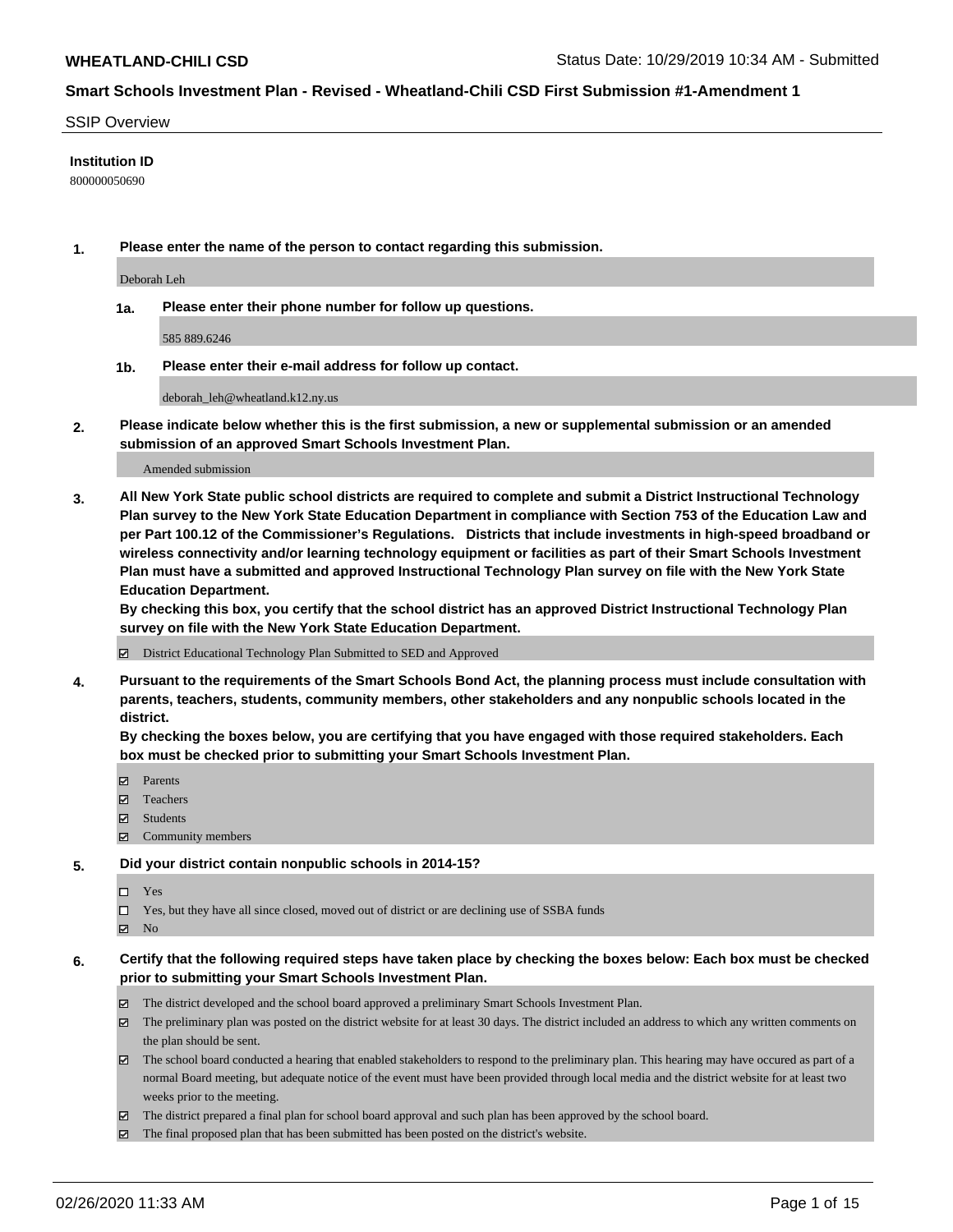SSIP Overview

**6a. Please upload the proposed Smart Schools Investment Plan (SSIP) that was posted on the district's website, along with any supporting materials. Note that this should be different than your recently submitted Educational Technology Survey. The Final SSIP, as approved by the School Board, should also be posted on the website and remain there during the course of the projects contained therein.**

4.e Smart Schools Investment Plan for School Connectivity.pdf

**6b. Enter the webpage address where the final Smart Schools Investment Plan is posted. The Plan should remain posted for the life of the included projects.**

https://www.wheatland.k12.ny.us/site/Default.aspx?PageID=2805

**7. Please enter an estimate of the total number of students and staff that will benefit from this Smart Schools Investment Plan based on the cumulative projects submitted to date.**

752

**8. An LEA/School District may partner with one or more other LEA/School Districts to form a consortium to pool Smart Schools Bond Act funds for a project that meets all other Smart School Bond Act requirements. Each school district participating in the consortium will need to file an approved Smart Schools Investment Plan for the project and submit a signed Memorandum of Understanding that sets forth the details of the consortium including the roles of each respective district.**

 $\Box$  The district plans to participate in a consortium to partner with other school district(s) to implement a Smart Schools project.

## **9. Please enter the name and 6-digit SED Code for each LEA/School District participating in the Consortium.**

| Partner LEA/District | <b>ISED BEDS Code</b> |
|----------------------|-----------------------|
| (No Response)        | (No Response)         |

## **10. Please upload a signed Memorandum of Understanding with all of the participating Consortium partners.**

(No Response)

**11. Your district's Smart Schools Bond Act Allocation is:**

\$596,725

#### **12. Final 2014-15 BEDS Enrollment to calculate Nonpublic Sharing Requirement**

|            | <b>Public Enrollment</b> | Nonpublic Enrollment | <b>Total Enrollment</b> | l Nonpublic Percentage |
|------------|--------------------------|----------------------|-------------------------|------------------------|
| Enrollment | 663                      |                      | 663.00                  | 0.00                   |

**13. This table compares each category budget total, as entered in that category's page, to the total expenditures listed in the category's expenditure table. Any discrepancies between the two must be resolved before submission.**

|                                          | Sub-Allocations | <b>Expenditure Totals</b> | <b>Difference</b> |
|------------------------------------------|-----------------|---------------------------|-------------------|
| <b>School Connectivity</b>               | 321,000.00      | 321,000.00                | 0.00              |
| Connectivity Projects for<br>Communities | 0.00            | 0.00                      | 0.00              |
| Classroom Technology                     | $-65,406.00$    | $-65,406.00$              | 0.00              |
| Pre-Kindergarten Classrooms              | 0.00            | 0.00                      | 0.00              |
| Replace Transportable<br>Classrooms      | 0.00            | 0.00                      | 0.00              |
| <b>High-Tech Security Features</b>       | 0.00            | 0.00                      | 0.00              |
| Nonpublic Loan                           | 0.00            | 0.00                      | 0.00              |
| Totals:                                  |                 |                           |                   |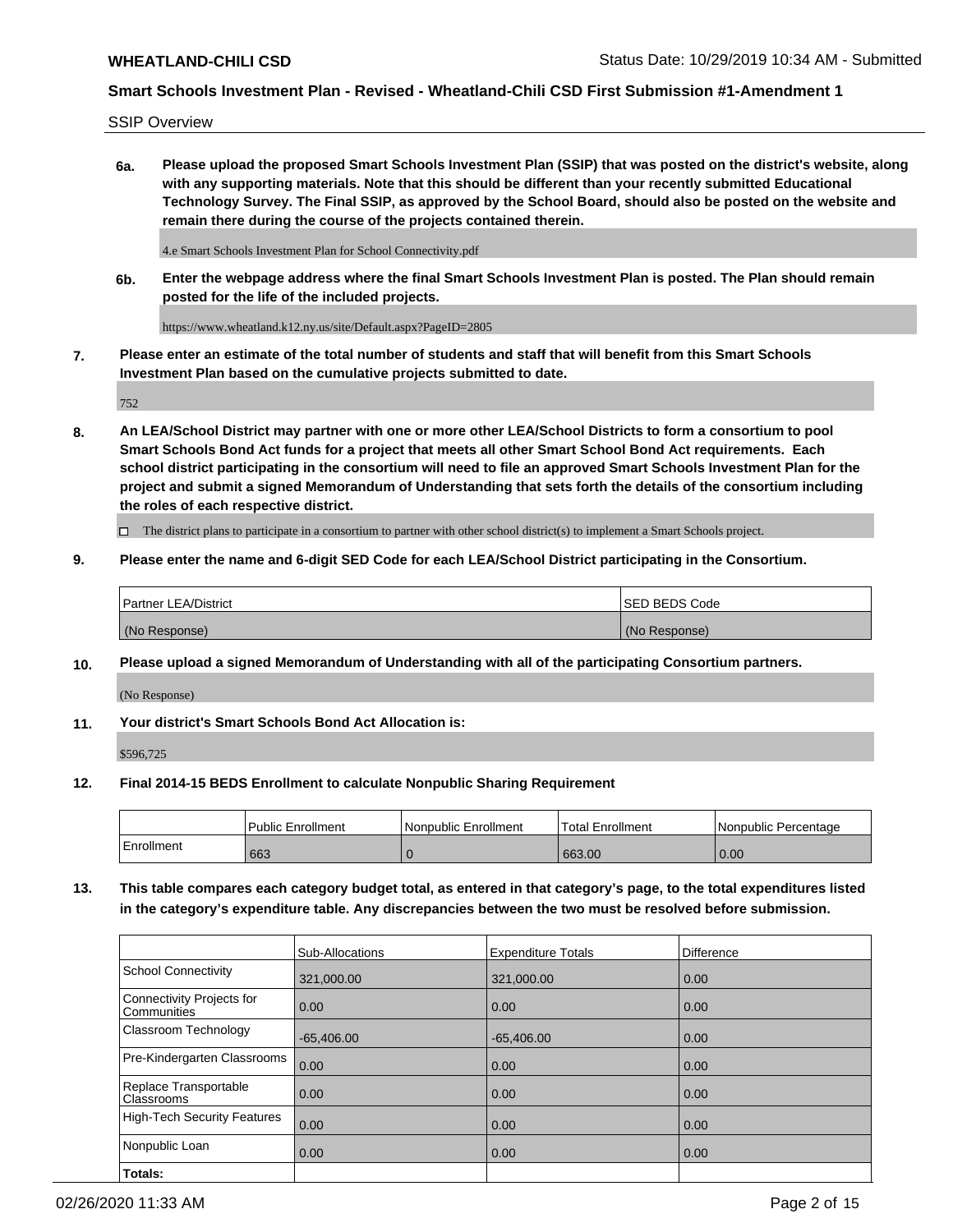SSIP Overview

| 255,594                | 255,594            | 0                 |
|------------------------|--------------------|-------------------|
| <b>Sub-Allocations</b> | Expenditure Totals | <b>Difference</b> |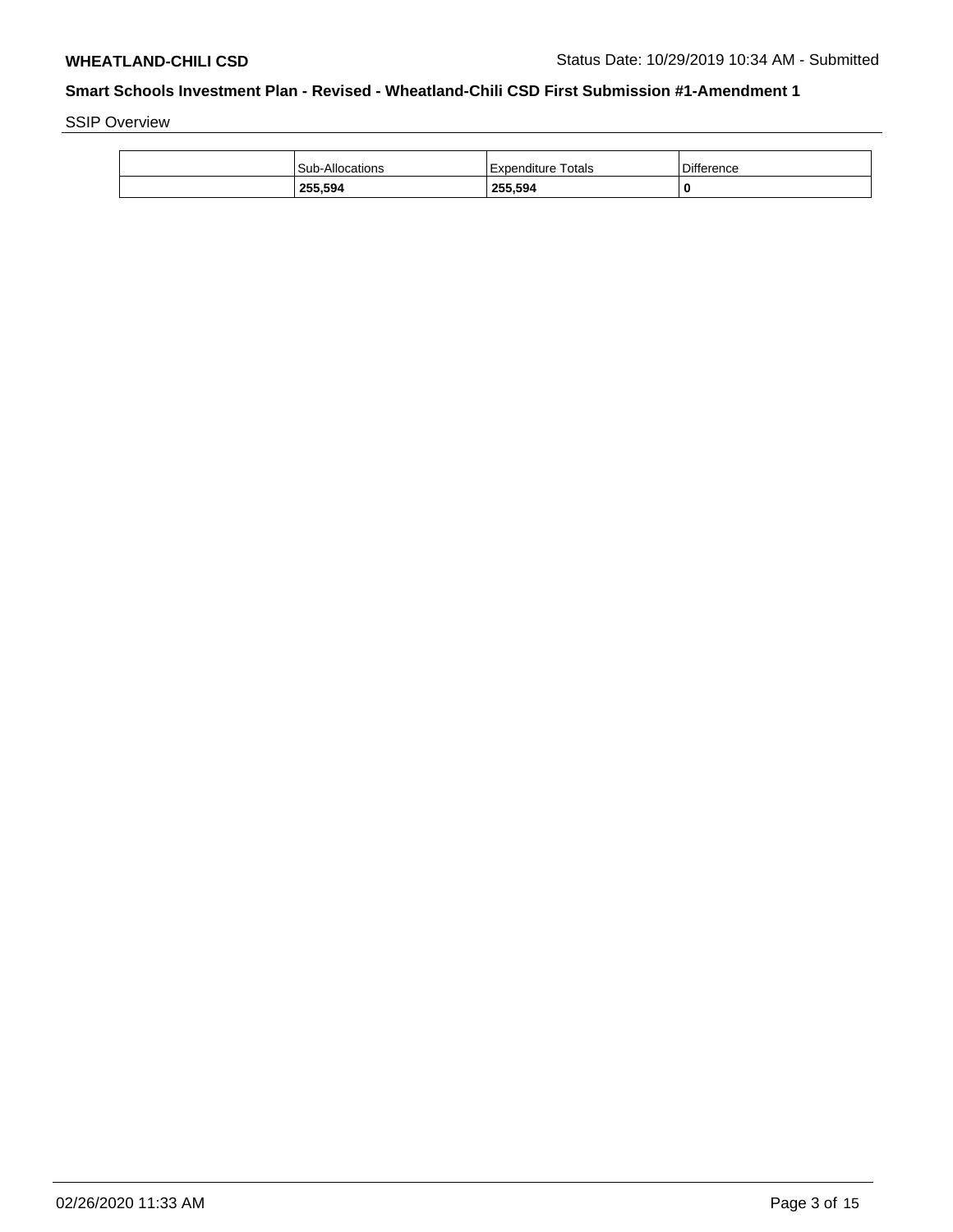School Connectivity

- **1. In order for students and faculty to receive the maximum benefit from the technology made available under the Smart Schools Bond Act, their school buildings must possess sufficient connectivity infrastructure to ensure that devices can be used during the school day. Smart Schools Investment Plans must demonstrate that:**
	- **• sufficient infrastructure that meets the Federal Communications Commission's 100 Mbps per 1,000 students standard currently exists in the buildings where new devices will be deployed, or**
	- **• is a planned use of a portion of Smart Schools Bond Act funds, or**
	- **• is under development through another funding source.**

**Smart Schools Bond Act funds used for technology infrastructure or classroom technology investments must increase the number of school buildings that meet or exceed the minimum speed standard of 100 Mbps per 1,000 students and staff within 12 months. This standard may be met on either a contracted 24/7 firm service or a "burstable" capability. If the standard is met under the burstable criteria, it must be:**

**1. Specifically codified in a service contract with a provider, and**

**2. Guaranteed to be available to all students and devices as needed, particularly during periods of high demand, such as computer-based testing (CBT) periods.**

**Please describe how your district already meets or is planning to meet this standard within 12 months of plan submission.**

The District currently meets the minimum speed standard of 100 Mbps per 1,000 students and staff.

**1a. If a district believes that it will be impossible to meet this standard within 12 months, it may apply for a waiver of this requirement, as described on the Smart Schools website. The waiver must be filed and approved by SED prior to submitting this survey.**

 $\Box$  By checking this box, you are certifying that the school district has an approved waiver of this requirement on file with the New York State Education Department.

**2. Connectivity Speed Calculator (Required). If the district currently meets the required speed, enter "Currently Met" in the last box: Expected Date When Required Speed Will be Met.**

|                  | l Number of<br><b>Students</b> | Required Speed<br>l in Mbps | Current Speed in Expected Speed<br>l Mbps | to be Attained | <b>Expected Date</b><br>When Required |
|------------------|--------------------------------|-----------------------------|-------------------------------------------|----------------|---------------------------------------|
|                  |                                |                             |                                           |                | Within 12 Months 1Speed Will be Met   |
| Calculated Speed | 644                            | 64.40                       | 1000                                      | 1000           | Currently met                         |

## **3. Describe how you intend to use Smart Schools Bond Act funds for high-speed broadband and/or wireless connectivity projects in school buildings.**

The infrastructure upgrades in this submission will provide reliable wireless access for all planned instructional devices K-12. Through this submission, WCCSD will use funds to upgrade an aging infrastructure to provide improved reliability and redundancies. Included in this project are removal of all old cabling and Category 5 patch panels, and installation of new Category 6 cables throughout T. J. Connor and the Middle/High School and Category 6 patch panels. Four new Category 6 cables will be installed in each classroom as well as new cabling in offices, library, auditorium, gymnasiums, and computer labs, with additional cabling for additional wireless access points. Included in the project will be outdoor wireless access and wireless access in the pool area.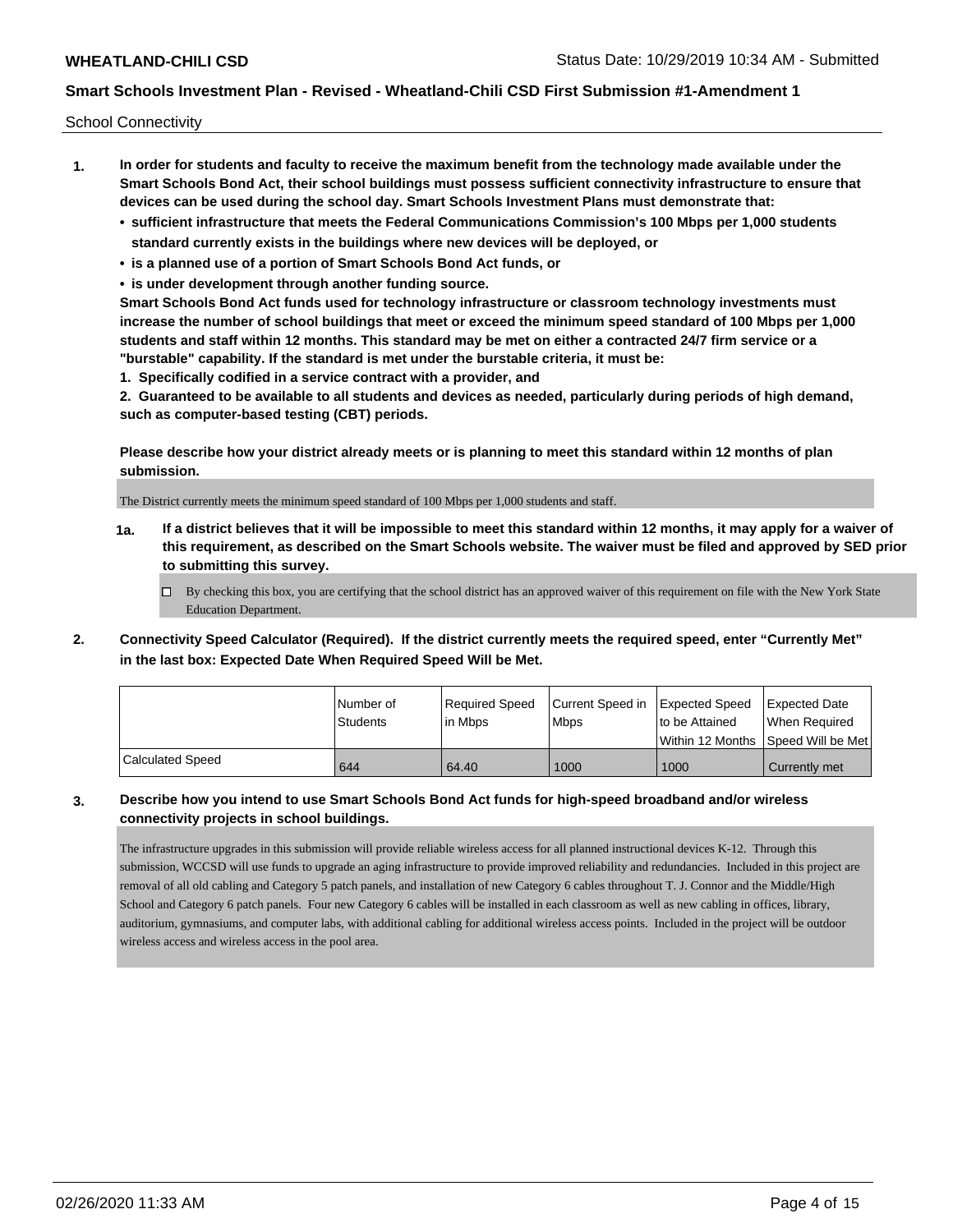School Connectivity

**4. Describe the linkage between the district's District Instructional Technology Plan and how the proposed projects will improve teaching and learning. (There should be a link between your response to this question and your responses to Question 1 in Section IV - NYSED Initiatives Alignment: "Explain how the district use of instructional technology will serve as a part of a comprehensive and sustained effort to support rigorous academic standards attainment and performance improvement for students."** 

**Your answer should also align with your answers to the questions in Section II - Strategic Technology Planning and the associated Action Steps in Section III - Action Plan.)**

The Wheatland-Chili Central School community is committed to academic excellence which empowers all individuals to become motivated learners and challenges them to excel as citizens in a global society. Preparing our students with skills for success in a 21st Century environment and supporting their development of information, media, and technology skills is infused through the District's mission, values, and profile for our graduates. The District's Instructional Technology Plan is developed and supervised by a technology advisory group in this District. This group meets on a biweekly basis to ensure that technology is supporting the District's mission and Board priorities, while monitoring the District's technology and obsolescence planning. The group also determines what technology solutions best meet the needs of students and staff, and determines areas of need for technological professional development.

Through our planning, the District completed a digital conversion, providing kindergarten through grade two students with iPads and students in grades three through twelve with laptop devices. The infrastructure upgrades in this submission will provide reliable wireless access for all planned instructional devices K-12 and support our infusion of International Society for Technology in Education (ISTE) standards into instruction.

The District's values and profile of our graduates are noted below for reference:

| <b>Values</b>                                                                                                                                  | <b>Profile of our Graduates</b>                                                                                                                                                                                                                                                                                        |
|------------------------------------------------------------------------------------------------------------------------------------------------|------------------------------------------------------------------------------------------------------------------------------------------------------------------------------------------------------------------------------------------------------------------------------------------------------------------------|
| Learning<br>We believe in providing a world class education for each student.                                                                  | Wheatland-Chili graduates will effectively use a wide array of strategies<br>to solve problems and think critically. They will be able to compete with<br>other high-achieving graduates in the global society.                                                                                                        |
| Character<br>We expect all to model behaviors of respect, responsibility, trust-<br>worthiness, fairness, caring, and citizenship              | Wheatland-Chili graduates will advocate for themselves and others, and<br>accept responsibility for their own actions. They will demonstrate respect<br>for the opinions and beliefs of all regardless of cultural, political,<br>religious, and gender differences while making a difference for the<br>greater good. |
| Leadership<br>We believe in developing and retaining strong leaders.                                                                           | Wheatland-Chili graduates will take the leadership skills they have<br>learned to demonstrate civic responsibility by working collaboratively to<br>enhance their community.                                                                                                                                           |
| Environment<br>We believe it is necessary to have a clean, safe,<br>and healthy<br>environment.                                                | Wheatland-Chili graduates are mindful of and responsive to the<br>environmental and technological needs of their local and global<br>community. They will strive to enhance the world around them.                                                                                                                     |
| Communication<br>We believe in maintaining open communications with all stakeholders.                                                          | Wheatland-Chili graduates will communicate and collaborate effectively<br>as well as consider other views while contributing to the global society.                                                                                                                                                                    |
| Community/<br>Parental involvement<br>We value the importance of collaborative relationships between the<br>school district and the community. | Wheatland-Chili graduates will become responsible, compassionate<br>members of society. They will participate in community service, develop<br>skills of collaboration, and will appreciate diversity.                                                                                                                 |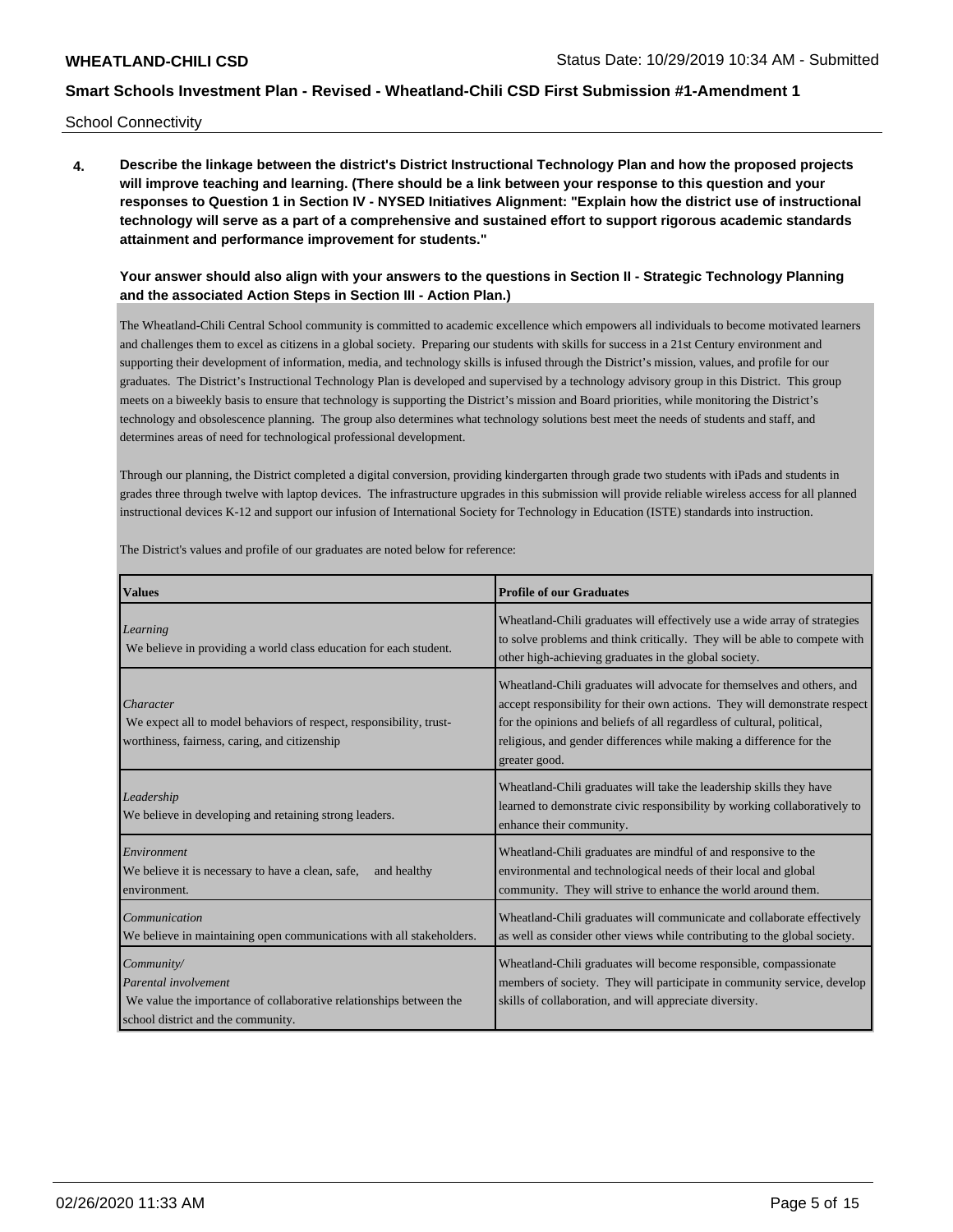School Connectivity

**5. If the district wishes to have students and staff access the Internet from wireless devices within the school building, or in close proximity to it, it must first ensure that it has a robust Wi-Fi network in place that has sufficient bandwidth to meet user demand.**

**Please describe how you have quantified this demand and how you plan to meet this demand.**

Wheatland-Chili Central School District (WCCSD) computer network currently supports approximately 752 network users. With the growing demand of wireless devices, WCCSD has now upgraded and expanded its current Internet Bandwidth to 1Gig. The District currently has a Wireless Network at the elementary and secondary school, a guest network, and access points in almost every classroom. With the SSBA, the District will be upgrading the infrastructure for installation of additional wireless access points and internet access to the current interactive boards to support instruction.

**6. Smart Schools plans with any expenditures in the School Connectivity category require a project number from the Office of Facilities Planning. Districts must submit an SSBA LOI and receive project numbers prior to submitting the SSIP. As indicated on the LOI, some projects may be eligible for a streamlined review and will not require a building permit.**

**Please indicate on a separate row each project number given to you by the Office of Facilities Planning.**

| <b>Project Number</b> |  |
|-----------------------|--|
| 26200104-0002-017     |  |
| 26200104-0003-016     |  |

**7. Certain high-tech security and connectivity infrastructure projects may be eligible for an expedited review process as determined by the Office of Facilities Planning.**

**Was your project deemed eligible for streamlined review?**

No

**8. Include the name and license number of the architect or engineer of record.**

| Name           | License Number |
|----------------|----------------|
| Michael Ebertz | 26790          |

**9. Public Expenditures – Loanable (Counts toward the nonpublic loan calculation)**

| Select the allowable expenditure type.<br>Repeat to add another item under each type. | <b>PUBLIC</b> Items to be<br>Purchased | Quantity         | Cost Per Item    | <b>Total Cost</b> |
|---------------------------------------------------------------------------------------|----------------------------------------|------------------|------------------|-------------------|
| (No Response)                                                                         | (No Response)                          | (No<br>Response) | (No<br>Response) | 0.00              |
|                                                                                       |                                        | 0                | 0.00             |                   |

#### **10. Public Expenditures – Non-Loanable (Does not count toward nonpublic loan calculation)**

| Select the allowable expenditure | <b>PUBLIC</b> Items to be purchased | Quantity | Cost per Item | <b>Total Cost</b> |
|----------------------------------|-------------------------------------|----------|---------------|-------------------|
| type.                            |                                     |          |               |                   |
| Repeat to add another item under |                                     |          |               |                   |
| each type.                       |                                     |          |               |                   |
| <b>Connections/Components</b>    | Panduit LD5 Coupler Int. Wht.       | 300      | 2.00          | 600.00            |
| <b>Connections/Components</b>    | Hubbell Category 6 Insert Black     | 566      | 8.00          | 4.528.00          |
| <b>Connections/Components</b>    | Panduit LD5 Inside Corner           | 300      | 2.00          | 600.00            |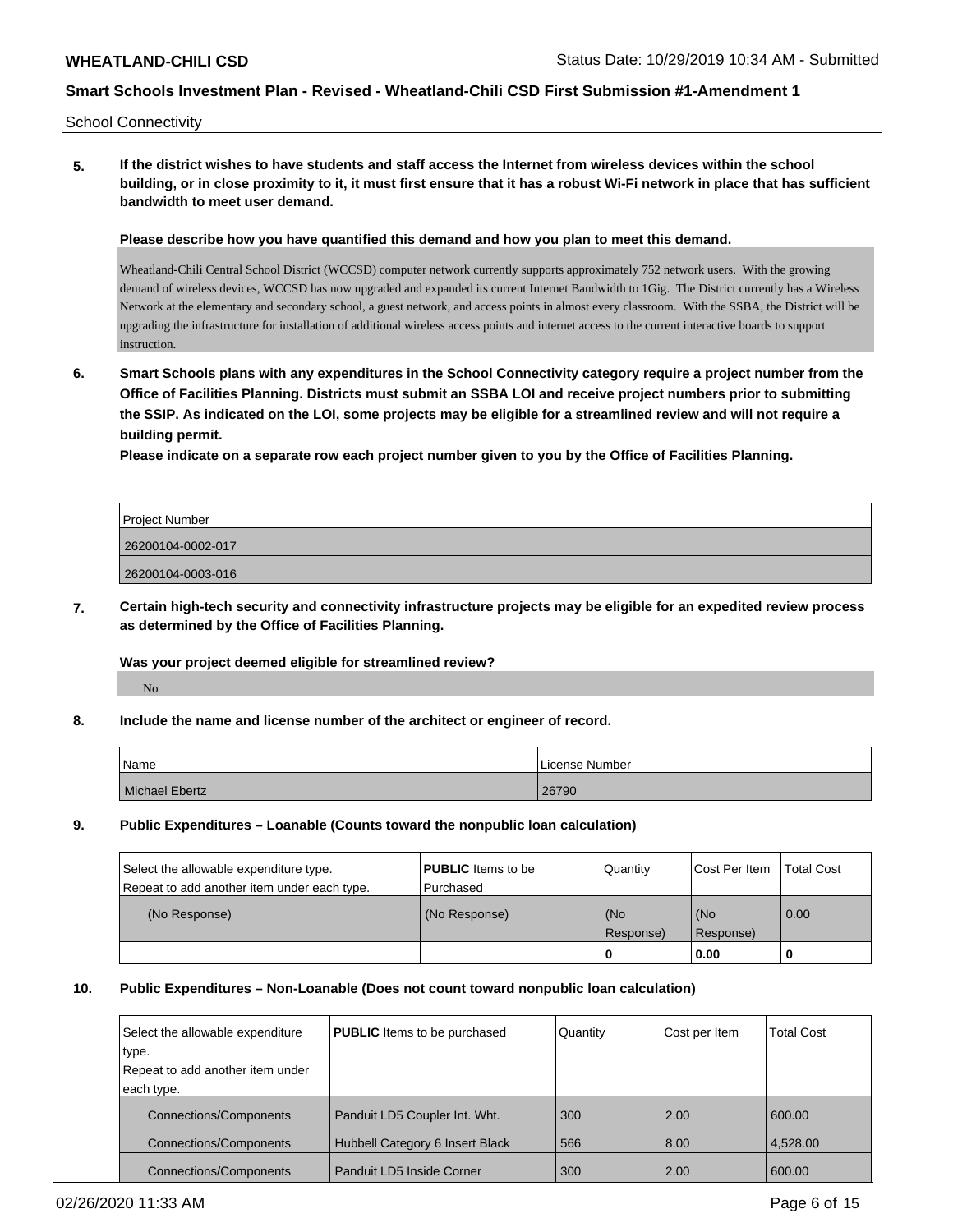School Connectivity

| Select the allowable expenditure<br>type.<br>Repeat to add another item under<br>each type. | <b>PUBLIC</b> Items to be purchased                                | Quantity        | Cost per Item | <b>Total Cost</b> |
|---------------------------------------------------------------------------------------------|--------------------------------------------------------------------|-----------------|---------------|-------------------|
| <b>Connections/Components</b>                                                               | Panduit LD5 International White<br>Raceway                         | 6,400           | 3.00          | 19,200.00         |
| <b>Connections/Components</b>                                                               | Category 6 Plenum Cable                                            | 42,000          | 1.00          | 42,000.00         |
| <b>Connections/Components</b>                                                               | <b>Firestop Putty</b>                                              | 10 <sup>1</sup> | 40.00         | 400.00            |
| <b>Connections/Components</b>                                                               | STI 4 inch split firestop sleeve kit                               | 38              | 77.00         | 2,926.00          |
| <b>Connections/Components</b>                                                               | Panduit LD5 Outside Corner                                         | 300             | 2.00          | 600.00            |
| <b>Connections/Components</b>                                                               | Panduit LD5 Ceiling Fitting Int. Wht.                              | 300             | 2.00          | 600.00            |
| <b>Connections/Components</b>                                                               | Hubbell Cat 6 Nextspeed 48 Port<br>Patch Panel                     | 18              | 357.00        | 6.426.00          |
| <b>Connections/Components</b>                                                               | Panduit LD5 Right Angle Fitting                                    | 300             | 2.00          | 600.00            |
| <b>Connections/Components</b>                                                               | Project Installation and Configuration<br>(hours and related rate) | 1,754           | 126.00        | 221,004.00        |
| <b>Connections/Components</b>                                                               | Category 6 Patch Cord 5 inch                                       | 719             | 3.00          | 2,157.00          |
| <b>Connections/Components</b>                                                               | Single gang two-piece standard outlet<br>box                       | 300             | 5.00          | 1,500.00          |
| <b>Connections/Components</b>                                                               | Hubbell 2 Port Faceplace                                           | 285             | 2.00          | 570.00            |
| <b>Connections/Components</b>                                                               | Category 6 Patch Cord 1 inch                                       | 743             | 1.00          | 743.00            |
| <b>Connections/Components</b>                                                               | Hubbell Surface Box 1 Port Office                                  | 172             | 3.00          | 516.00            |
| <b>Connections/Components</b>                                                               | STI 2 inch split firestop sleeve kit                               | 90              | 39.00         | 3,510.00          |
| <b>Connections/Components</b>                                                               | 4 inch J-Hook, Cable Support                                       | 660             | 7.00          | 4,620.00          |
| <b>Connections/Components</b>                                                               | 2 inch J-Hook, Cable Support                                       | 1,975           | 4.00          | 7,900.00          |
|                                                                                             |                                                                    | 57,230          | 686.00        | 321,000           |

# **11. Final 2014-15 BEDS Enrollment to calculate Nonpublic Sharing Requirement (no changes allowed.)**

|            | l Public Enrollment | Nonpublic Enrollment | <b>Total Enrollment</b> | l Nonpublic Percentage |
|------------|---------------------|----------------------|-------------------------|------------------------|
| Enrollment | 663                 |                      | 663.00                  | 0.00                   |

## **12. Total Public Budget - Loanable (Counts toward the nonpublic loan calculation)**

| Totals:                                         | (No Response)<br>0.00 | $-0.00$<br>0                              | 0.00<br>0                              |
|-------------------------------------------------|-----------------------|-------------------------------------------|----------------------------------------|
| Other                                           |                       |                                           |                                        |
| School Internal Connections and  <br>Components | (No Response)         | $-0.00$                                   | 0.00                                   |
| Network/Access Costs                            | (No Response)         | $-0.00$                                   | 0.00                                   |
|                                                 | Public Allocations    | <b>Estimated Nonpublic Loan</b><br>Amount | <b>Estimated Total Sub-Allocations</b> |

## **13. Total Public Budget – Non-Loanable (Does not count toward the nonpublic loan calculation)**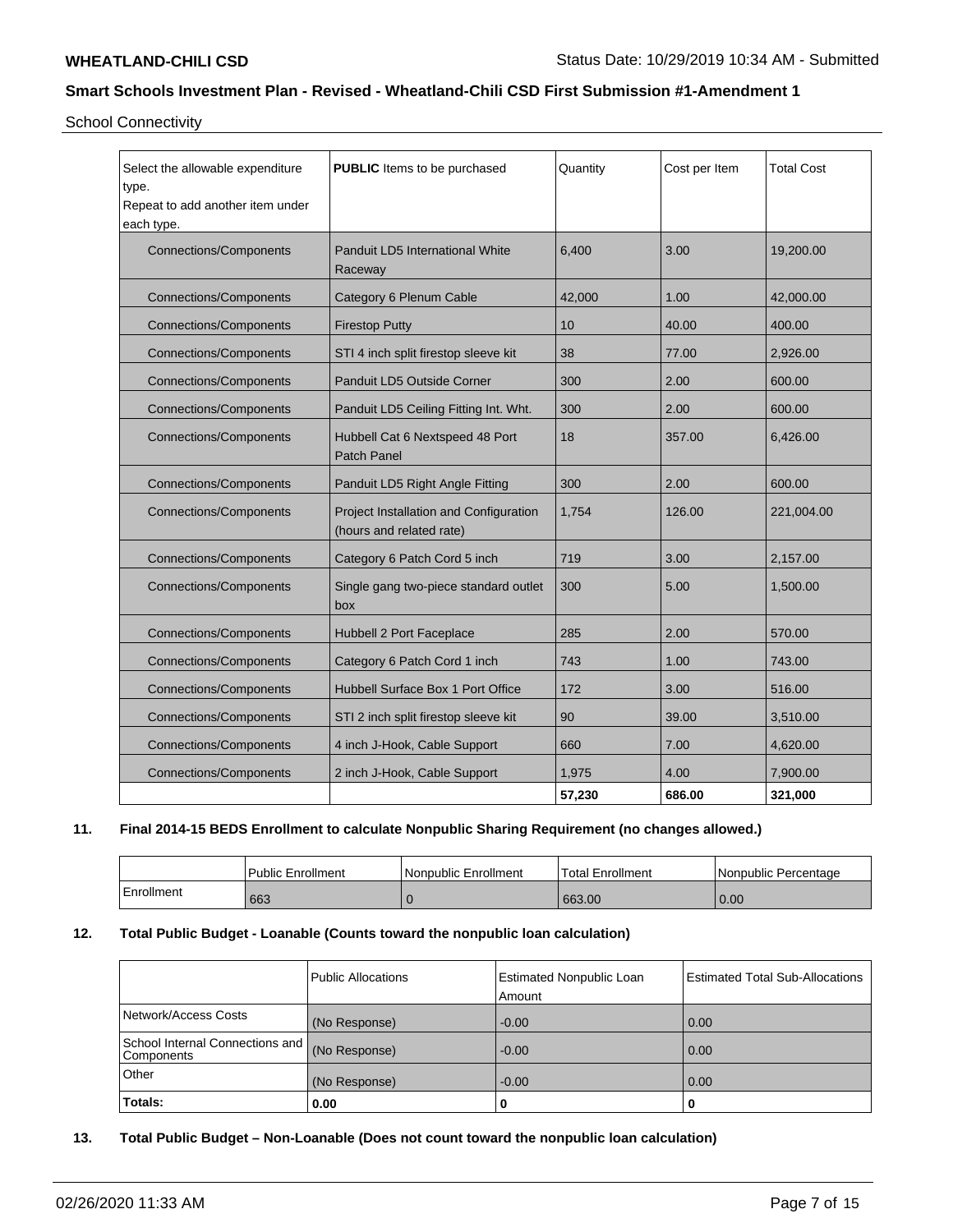School Connectivity

|                                            | Sub-       |
|--------------------------------------------|------------|
|                                            | Allocation |
| Network/Access Costs                       | 0.00       |
| <b>Outside Plant Costs</b>                 | 0.00       |
| School Internal Connections and Components | 321,000.00 |
| <b>Professional Services</b>               | 0.00       |
| Testing                                    | 0.00       |
| <b>Other Upfront Costs</b>                 | 0.00       |
| <b>Other Costs</b>                         | 0.00       |
| Totals:                                    | 321,000.00 |

## **14. School Connectivity Totals**

|                          | Total Sub-Allocations |
|--------------------------|-----------------------|
| Total Loanable Items     | 0.00                  |
| Total Non-Ioanable Items | 321,000.00            |
| <b>Totals:</b>           | 321,000               |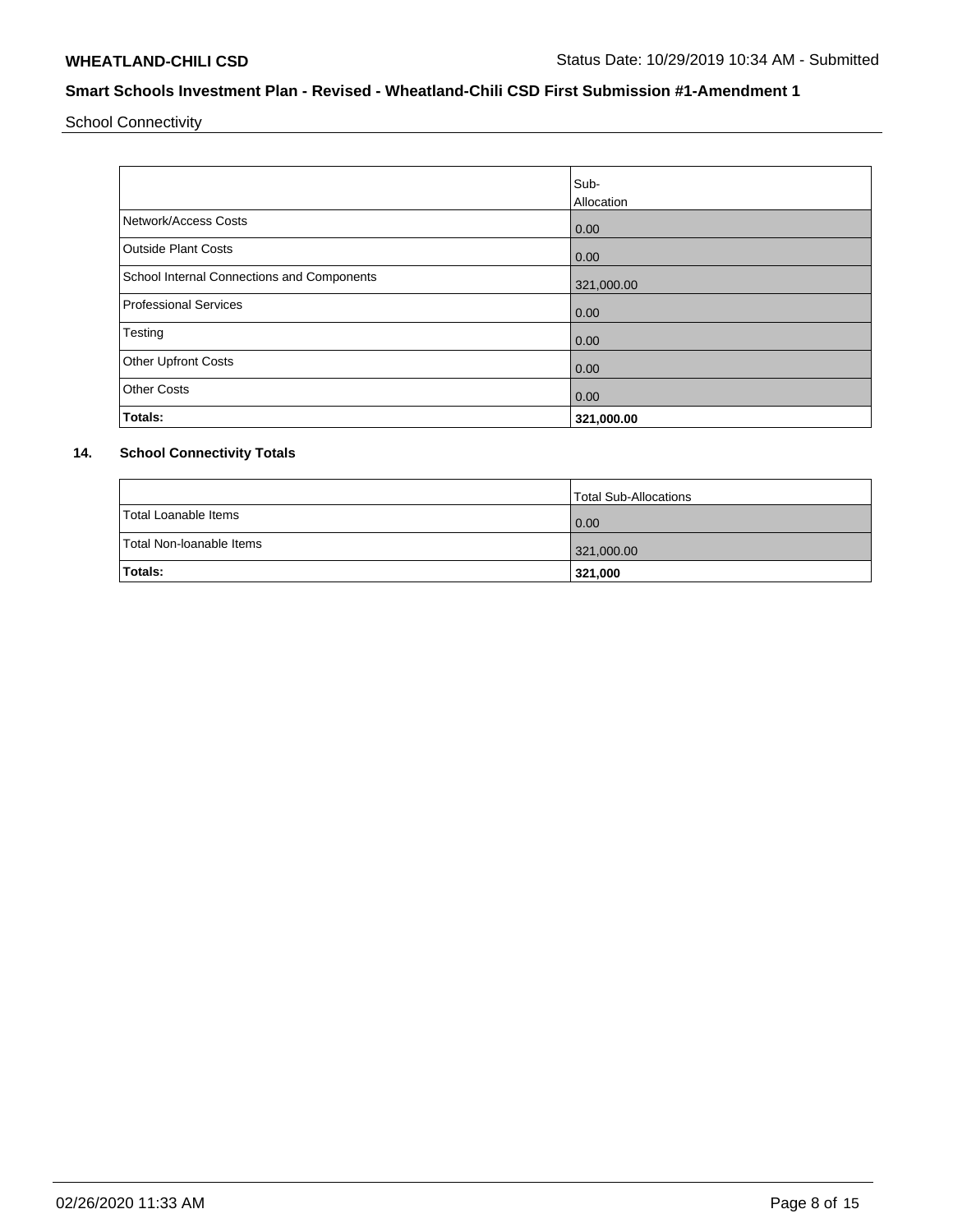Community Connectivity (Broadband and Wireless)

**1. Describe how you intend to use Smart Schools Bond Act funds for high-speed broadband and/or wireless connectivity projects in the community.**

(No Response)

**2. Please describe how the proposed project(s) will promote student achievement and increase student and/or staff access to the Internet in a manner that enhances student learning and/or instruction outside of the school day and/or school building.**

(No Response)

**3. Community connectivity projects must comply with all the necessary local building codes and regulations (building and related permits are not required prior to plan submission).**

 $\Box$  I certify that we will comply with all the necessary local building codes and regulations.

**4. Please describe the physical location of the proposed investment.**

(No Response)

**5. Please provide the initial list of partners participating in the Community Connectivity Broadband Project, along with their Federal Tax Identification (Employer Identification) number.**

| <b>Project Partners</b> | l Federal ID # |
|-------------------------|----------------|
| (No Response)           | (No Response)  |

**6. Please detail the type, quantity, per unit cost and total cost of the eligible items under each sub-category.**

| Select the allowable expenditure | Item to be purchased | Quantity      | Cost per Item | <b>Total Cost</b> |
|----------------------------------|----------------------|---------------|---------------|-------------------|
| type.                            |                      |               |               |                   |
| Repeat to add another item under |                      |               |               |                   |
| each type.                       |                      |               |               |                   |
| (No Response)                    | (No Response)        | (No Response) | (No Response) | 0.00              |
|                                  |                      | U             | 0.00          | -0                |

**7. If you are submitting an allocation for Community Connectivity, complete this table.**

**Note that the calculated Total at the bottom of the table must equal the Total allocation for this category that you entered in the SSIP Overview overall budget.**

|                                    | Sub-Allocation |
|------------------------------------|----------------|
| Network/Access Costs               | (No Response)  |
| Outside Plant Costs                | (No Response)  |
| <b>Tower Costs</b>                 | (No Response)  |
| <b>Customer Premises Equipment</b> | (No Response)  |
| <b>Professional Services</b>       | (No Response)  |
| Testing                            | (No Response)  |
| <b>Other Upfront Costs</b>         | (No Response)  |
| <b>Other Costs</b>                 | (No Response)  |
| Totals:                            | 0.00           |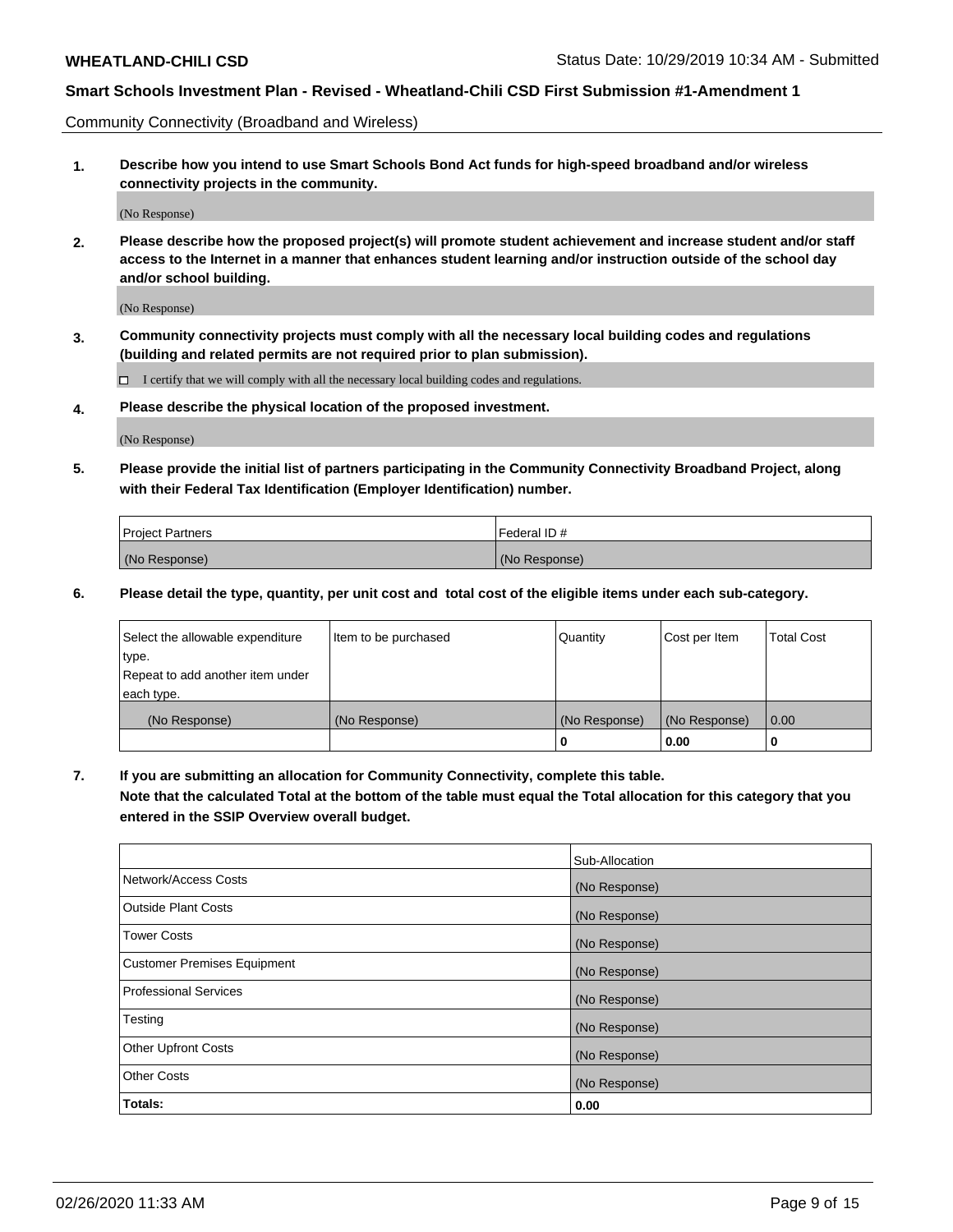## Classroom Learning Technology

**1. In order for students and faculty to receive the maximum benefit from the technology made available under the Smart Schools Bond Act, their school buildings must possess sufficient connectivity infrastructure to ensure that devices can be used during the school day. Smart Schools Investment Plans must demonstrate that sufficient infrastructure that meets the Federal Communications Commission's 100 Mbps per 1,000 students standard currently exists in the buildings where new devices will be deployed, or is a planned use of a portion of Smart Schools Bond Act funds, or is under development through another funding source. Smart Schools Bond Act funds used for technology infrastructure or classroom technology investments must increase the number of school buildings that meet or exceed the minimum speed standard of 100 Mbps per 1,000 students and staff within 12 months. This standard may be met on either a contracted 24/7 firm service or a "burstable" capability. If the standard is met under the burstable criteria, it must be:**

**1. Specifically codified in a service contract with a provider, and**

**2. Guaranteed to be available to all students and devices as needed, particularly during periods of high demand, such as computer-based testing (CBT) periods.**

**Please describe how your district already meets or is planning to meet this standard within 12 months of plan submission.**

(No Response)

- **1a. If a district believes that it will be impossible to meet this standard within 12 months, it may apply for a waiver of this requirement, as described on the Smart Schools website. The waiver must be filed and approved by SED prior to submitting this survey.**
	- By checking this box, you are certifying that the school district has an approved waiver of this requirement on file with the New York State Education Department.
- **2. Connectivity Speed Calculator (Required). If the district currently meets the required speed, enter "Currently Met" in the last box: Expected Date When Required Speed Will be Met.**

|                  | l Number of     | Required Speed | Current Speed in | <b>Expected Speed</b> | <b>Expected Date</b>                |
|------------------|-----------------|----------------|------------------|-----------------------|-------------------------------------|
|                  | <b>Students</b> | l in Mbps      | l Mbps           | to be Attained        | When Required                       |
|                  |                 |                |                  |                       | Within 12 Months  Speed Will be Met |
| Calculated Speed | (No Response)   | 0.00           | (No Response)    | l (No Response)       | (No Response)                       |

**3. If the district wishes to have students and staff access the Internet from wireless devices within the school building, or in close proximity to it, it must first ensure that it has a robust Wi-Fi network in place that has sufficient bandwidth to meet user demand.**

**Please describe how you have quantified this demand and how you plan to meet this demand.**

(No Response)

**4. All New York State public school districts are required to complete and submit an Instructional Technology Plan survey to the New York State Education Department in compliance with Section 753 of the Education Law and per Part 100.12 of the Commissioner's Regulations.**

**Districts that include educational technology purchases as part of their Smart Schools Investment Plan must have a submitted and approved Instructional Technology Plan survey on file with the New York State Education Department.**

- By checking this box, you are certifying that the school district has an approved Instructional Technology Plan survey on file with the New York State Education Department.
- **5. Describe the devices you intend to purchase and their compatibility with existing or planned platforms or systems. Specifically address the adequacy of each facility's electrical, HVAC and other infrastructure necessary to install and support the operation of the planned technology.**

The interactive white board cost decreased from the original submission.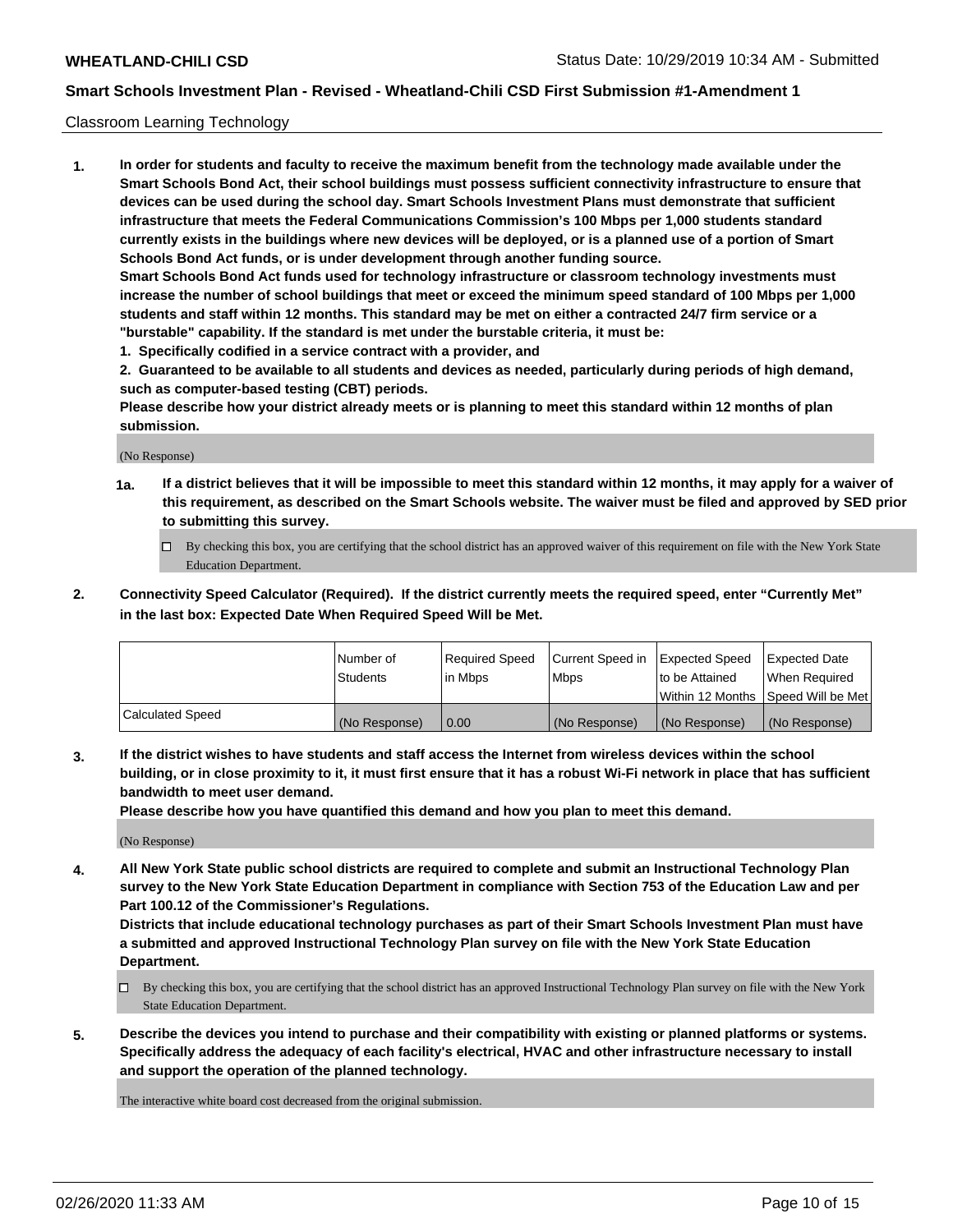## Classroom Learning Technology

- **6. Describe how the proposed technology purchases will:**
	- **> enhance differentiated instruction;**
	- **> expand student learning inside and outside the classroom;**
	- **> benefit students with disabilities and English language learners; and**
	- **> contribute to the reduction of other learning gaps that have been identified within the district.**

**The expectation is that districts will place a priority on addressing the needs of students who struggle to succeed in a rigorous curriculum. Responses in this section should specifically address this concern and align with the district's Instructional Technology Plan (in particular Question 2 of E. Curriculum and Instruction: "Does the district's instructional technology plan address the needs of students with disabilities to ensure equitable access to instruction, materials and assessments?" and Question 3 of the same section: "Does the district's instructional technology plan address the provision of assistive technology specifically for students with disabilities to ensure access to and participation in the general curriculum?")**

**In addition, describe how the district ensures equitable access to instruction, materials and assessments and participation in the general curriculum for both SWD and English Language Learners/Multilingual Learners (ELL/MLL) students.**

(No Response)

**7. Where appropriate, describe how the proposed technology purchases will enhance ongoing communication with parents and other stakeholders and help the district facilitate technology-based regional partnerships, including distance learning and other efforts.**

(No Response)

**8. Describe the district's plan to provide professional development to ensure that administrators, teachers and staff can employ the technology purchased to enhance instruction successfully.**

**Note: This response should be aligned and expanded upon in accordance with your district's response to Question 1 of F. Professional Development of your Instructional Technology Plan: "Please provide a summary of professional development offered to teachers and staff, for the time period covered by this plan, to support technology to enhance teaching and learning. Please include topics, audience and method of delivery within your summary."**

(No Response)

- **9. Districts must contact one of the SUNY/CUNY teacher preparation programs listed on the document on the left side of the page that supplies the largest number of the district's new teachers to request advice on innovative uses and best practices at the intersection of pedagogy and educational technology.**
	- By checking this box, you certify that you have contacted the SUNY/CUNY teacher preparation program that supplies the largest number of your new teachers to request advice on these issues.
	- **9a. Please enter the name of the SUNY or CUNY Institution that you contacted.**

SUNY College at Brockport

**9b. Enter the primary Institution phone number.**

585.395.2510

**9c. Enter the name of the contact person with whom you consulted and/or will be collaborating with on innovative uses of technology and best practices.**

Thomas J. Hernandez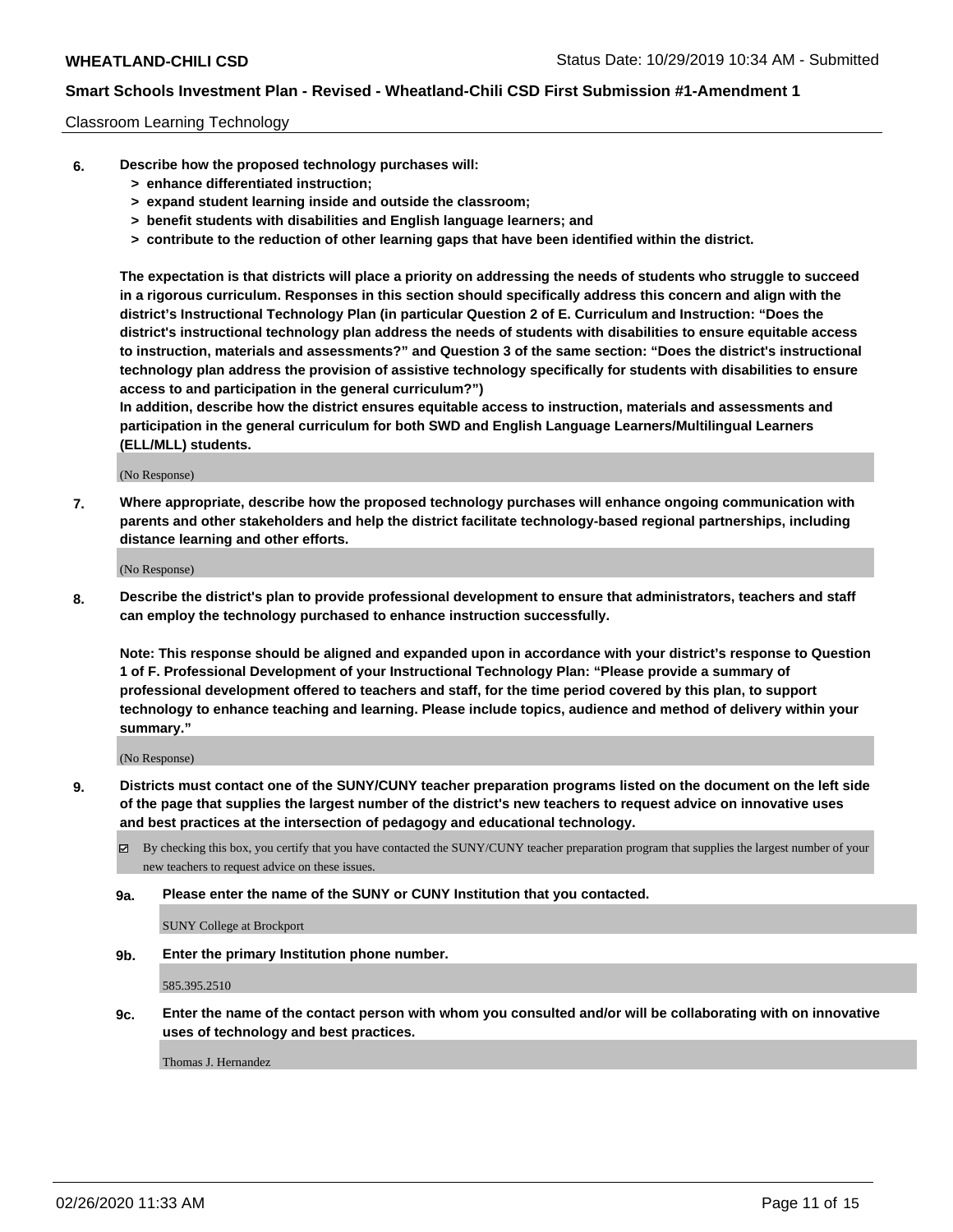## Classroom Learning Technology

**10. To ensure the sustainability of technology purchases made with Smart Schools funds, districts must demonstrate a long-term plan to maintain and replace technology purchases supported by Smart Schools Bond Act funds. This sustainability plan shall demonstrate a district's capacity to support recurring costs of use that are ineligible for Smart Schools Bond Act funding such as device maintenance, technical support, Internet and wireless fees, maintenance of hotspots, staff professional development, building maintenance and the replacement of incidental items. Further, such a sustainability plan shall include a long-term plan for the replacement of purchased devices and equipment at the end of their useful life with other funding sources.**

 $\Box$  By checking this box, you certify that the district has a sustainability plan as described above.

**11. Districts must ensure that devices purchased with Smart Schools Bond funds will be distributed, prepared for use, maintained and supported appropriately. Districts must maintain detailed device inventories in accordance with generally accepted accounting principles.**

By checking this box, you certify that the district has a distribution and inventory management plan and system in place.

#### **12. Please detail the type, quantity, per unit cost and total cost of the eligible items under each sub-category.**

| Select the allowable expenditure<br>type.<br>Repeat to add another item under<br>each type. | Item to be Purchased        | Quantity | Cost per Item          | <b>Total Cost</b>         |
|---------------------------------------------------------------------------------------------|-----------------------------|----------|------------------------|---------------------------|
| Interactive Whiteboards                                                                     | Recordex Interactive Boards | 66<br>66 | $-991.00$<br>$-991.00$ | $-65,406.00$<br>$-65.406$ |

#### **13. Final 2014-15 BEDS Enrollment to calculate Nonpublic Sharing Requirement (no changes allowed.)**

|              | l Public Enrollment | Nonpublic Enrollment | <b>Total Enrollment</b> | Nonpublic<br>l Percentage |
|--------------|---------------------|----------------------|-------------------------|---------------------------|
| l Enrollment | 663                 |                      | 663.00                  | 0.00                      |

## **14. If you are submitting an allocation for Classroom Learning Technology complete this table.**

|                          | Public School Sub-Allocation | <b>Estimated Nonpublic Loan</b><br>Amount<br>(Based on Percentage Above) | Estimated Total Public and<br>Nonpublic Sub-Allocation |
|--------------------------|------------------------------|--------------------------------------------------------------------------|--------------------------------------------------------|
| Interactive Whiteboards  | $-65,406.00$                 | 0.00                                                                     | $-65,406.00$                                           |
| <b>Computer Servers</b>  | (No Response)                | $-0.00$                                                                  | 0.00                                                   |
| <b>Desktop Computers</b> | (No Response)                | $-0.00$                                                                  | 0.00                                                   |
| <b>Laptop Computers</b>  | (No Response)                | $-0.00$                                                                  | 0.00                                                   |
| <b>Tablet Computers</b>  | (No Response)                | $-0.00$                                                                  | 0.00                                                   |
| <b>Other Costs</b>       | (No Response)                | $-0.00$                                                                  | 0.00                                                   |
| Totals:                  | $-65.406.00$                 | 0                                                                        | $-65,406$                                              |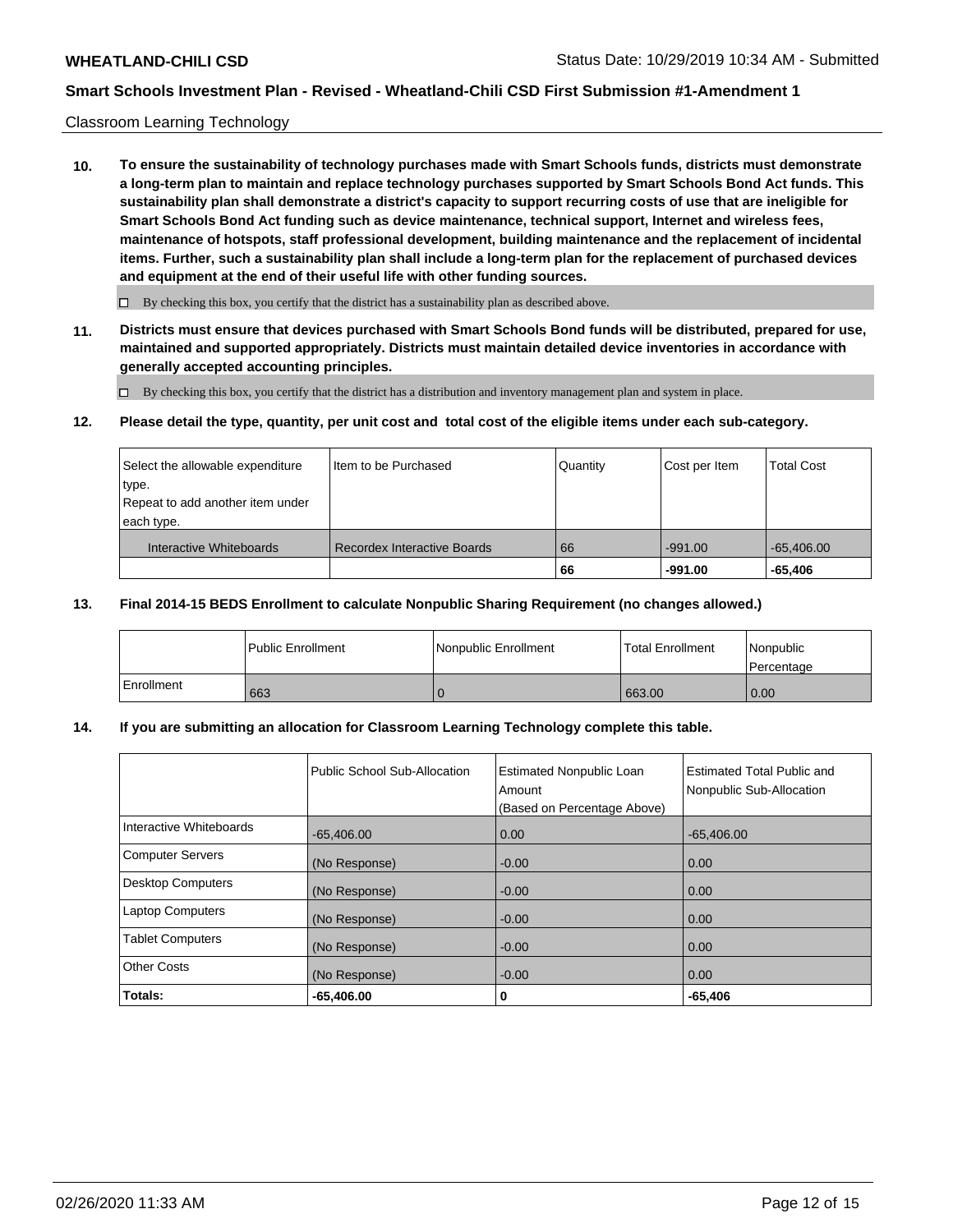#### Pre-Kindergarten Classrooms

**1. Provide information regarding how and where the district is currently serving pre-kindergarten students and justify the need for additional space with enrollment projections over 3 years.**

(No Response)

- **2. Describe the district's plan to construct, enhance or modernize education facilities to accommodate prekindergarten programs. Such plans must include:**
	- **Specific descriptions of what the district intends to do to each space;**
	- **An affirmation that new pre-kindergarten classrooms will contain a minimum of 900 square feet per classroom;**
	- **The number of classrooms involved;**
	- **The approximate construction costs per classroom; and**
	- **Confirmation that the space is district-owned or has a long-term lease that exceeds the probable useful life of the improvements.**

(No Response)

**3. Smart Schools Bond Act funds may only be used for capital construction costs. Describe the type and amount of additional funds that will be required to support ineligible ongoing costs (e.g. instruction, supplies) associated with any additional pre-kindergarten classrooms that the district plans to add.**

(No Response)

**4. All plans and specifications for the erection, repair, enlargement or remodeling of school buildings in any public school district in the State must be reviewed and approved by the Commissioner. Districts that plan capital projects using their Smart Schools Bond Act funds will undergo a Preliminary Review Process by the Office of Facilities Planning.**

**Please indicate on a separate row each project number given to you by the Office of Facilities Planning.**

| Project Number |  |
|----------------|--|
| (No Response)  |  |
|                |  |

**5. Please detail the type, quantity, per unit cost and total cost of the eligible items under each sub-category.**

| Select the allowable expenditure | Item to be purchased | Quantity      | Cost per Item | <b>Total Cost</b> |
|----------------------------------|----------------------|---------------|---------------|-------------------|
| type.                            |                      |               |               |                   |
| Repeat to add another item under |                      |               |               |                   |
| each type.                       |                      |               |               |                   |
| (No Response)                    | (No Response)        | (No Response) | (No Response) | 0.00              |
|                                  |                      | U             | 0.00          |                   |

**6. If you have made an allocation for Pre-Kindergarten Classrooms, complete this table. Note that the calculated Total at the bottom of the table must equal the Total allocation for this category that you entered in the SSIP Overview overall budget.**

| Totals:                                  | 0.00           |
|------------------------------------------|----------------|
| <b>Other Costs</b>                       | (No Response)  |
| Enhance/Modernize Educational Facilities | (No Response)  |
| Construct Pre-K Classrooms               | (No Response)  |
|                                          | Sub-Allocation |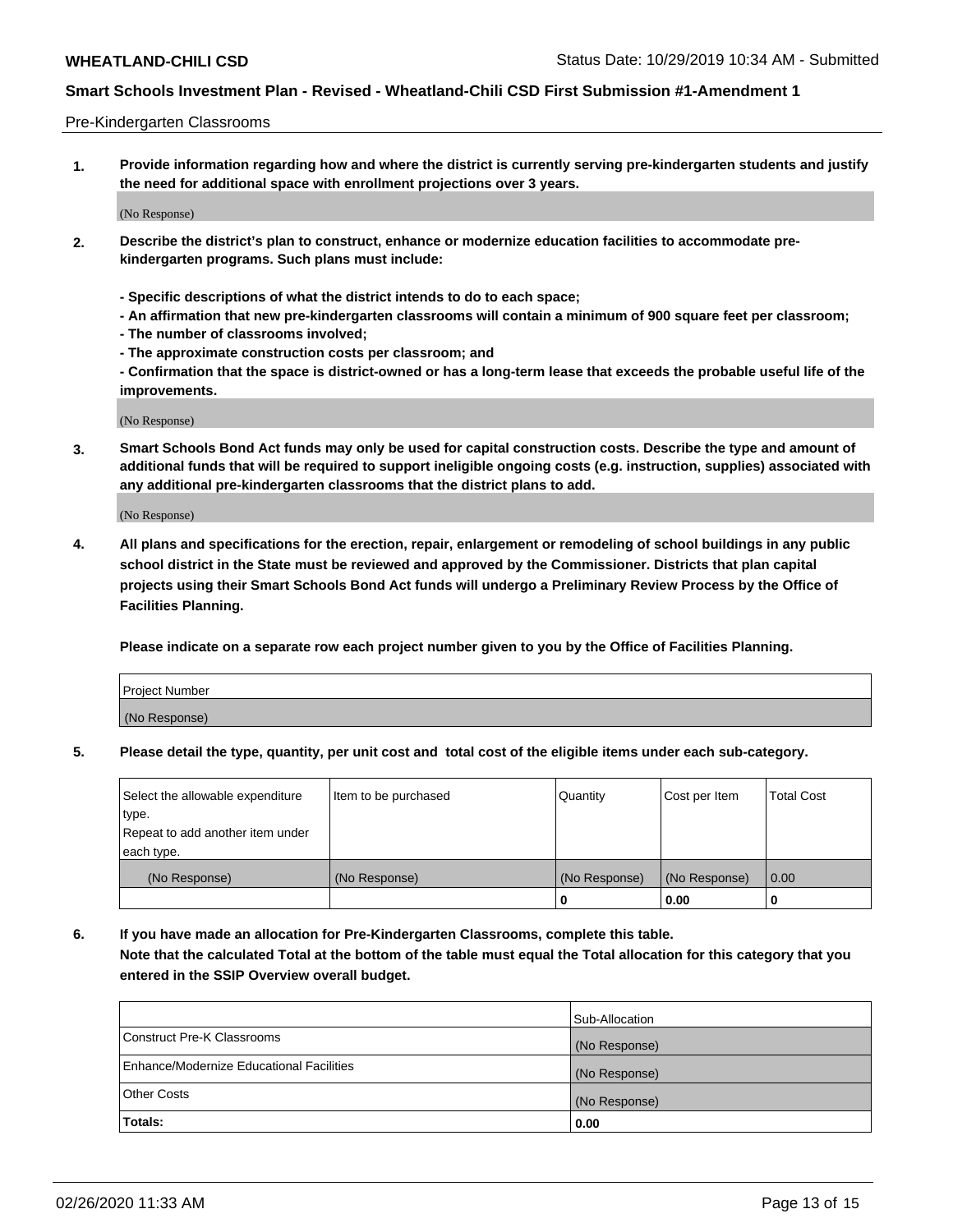Replace Transportable Classrooms

**1. Describe the district's plan to construct, enhance or modernize education facilities to provide high-quality instructional space by replacing transportable classrooms.**

(No Response)

**2. All plans and specifications for the erection, repair, enlargement or remodeling of school buildings in any public school district in the State must be reviewed and approved by the Commissioner. Districts that plan capital projects using their Smart Schools Bond Act funds will undergo a Preliminary Review Process by the Office of Facilities Planning.**

**Please indicate on a separate row each project number given to you by the Office of Facilities Planning.**

| Project Number |  |
|----------------|--|
|                |  |
|                |  |
|                |  |
| (No Response)  |  |
|                |  |
|                |  |

**3. For large projects that seek to blend Smart Schools Bond Act dollars with other funds, please note that Smart Schools Bond Act funds can be allocated on a pro rata basis depending on the number of new classrooms built that directly replace transportable classroom units.**

**If a district seeks to blend Smart Schools Bond Act dollars with other funds describe below what other funds are being used and what portion of the money will be Smart Schools Bond Act funds.**

(No Response)

**4. Please detail the type, quantity, per unit cost and total cost of the eligible items under each sub-category.**

| Select the allowable expenditure           | Item to be purchased | Quantity      | Cost per Item | <b>Total Cost</b> |
|--------------------------------------------|----------------------|---------------|---------------|-------------------|
| ∣type.<br>Repeat to add another item under |                      |               |               |                   |
| each type.                                 |                      |               |               |                   |
| (No Response)                              | (No Response)        | (No Response) | (No Response) | 0.00              |
|                                            |                      | 0             | 0.00          |                   |

**5. If you have made an allocation for Replace Transportable Classrooms, complete this table. Note that the calculated Total at the bottom of the table must equal the Total allocation for this category that you entered in the SSIP Overview overall budget.**

|                                                | Sub-Allocation |
|------------------------------------------------|----------------|
| Construct New Instructional Space              | (No Response)  |
| Enhance/Modernize Existing Instructional Space | (No Response)  |
| <b>Other Costs</b>                             | (No Response)  |
| Totals:                                        | 0.00           |